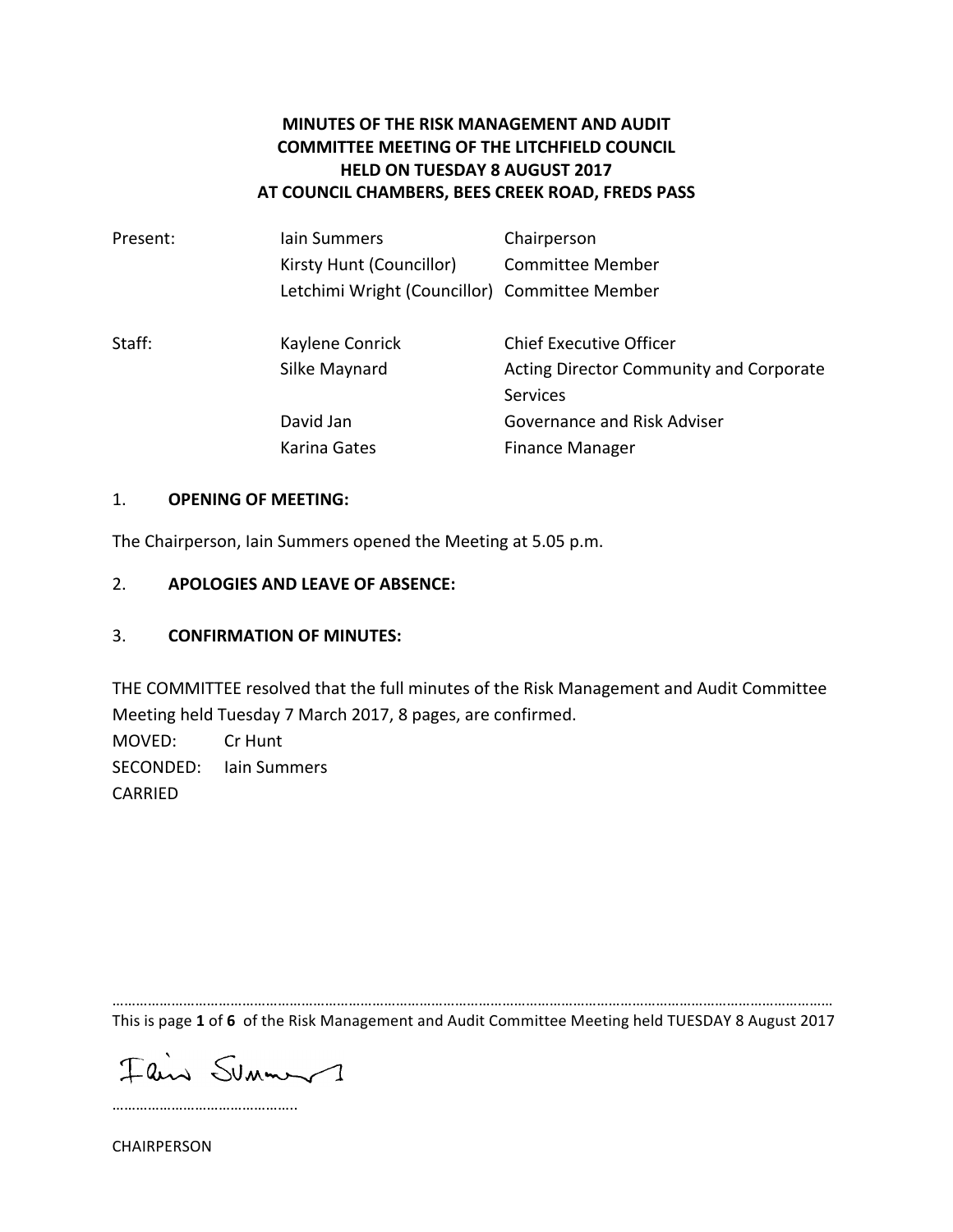## 4. **BUSINESS ARISING FROM THE MINUTES:**

07/03/2017 Item 9.3 Internal Audit plan

The Committee noted progress on internal audit plan. To be revisited once risk registers are complete.

07/03/2017 Item 11.2 External auditor tender process

Committee noted that the tender process will commence September/October 2017

# Recommendation

That the Committee notes the updates for previous business and resolves to remove completed items

MOVED: Cr Hunt SECONDED: Cr Wright CARRIED

## 5. **CONFLICT OF INTEREST:**

Nil

6. **PRESENTATIONS:** 

Nil

# 7. **ACCEPTING OR DECLINING LATE ITEMS:**

Interim Auditor letter received August 2017

Risk Management and Audit Committee term of appointment

Recommendation

That the Committee accepts the items to be included as other business.

MOVED: Cr Hunt SECONDED: Cr Wright CARRIED

………………………………………………………………………………………………………………………………………………………………… This is page 2 of 6 of the Risk Management and Audit Committee Meeting held TUESDAY 8 August 2017

Flin Summ 1

…………………………………………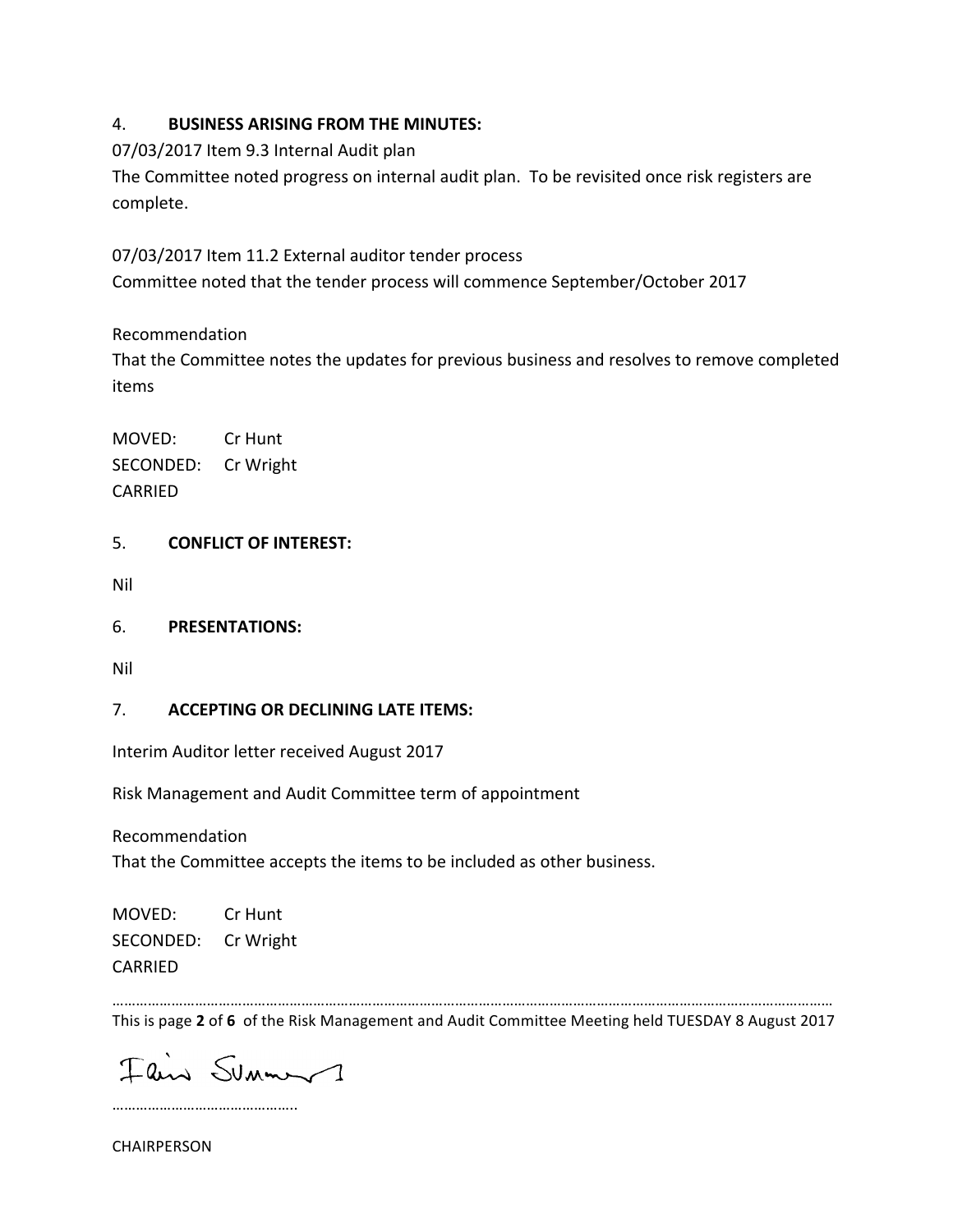### 8. **NOTICES OF MOTION:**

Nil

## 9. **OFFICERS REPORTS AND ITEMS FOR DISCUSSION**

## **9.1 Risk Management and Audit Committee Performance Evaluation.**

The Committee noted that FIN09 Risk Management and Audit Committee policy refers to an evaluation 'at least once every two years' (4.5.1) and that the tool is for the whole of Committee assessment.

Governance and Risk advisor to implement the survey prior to 26 August 2017.

Resolution: THAT the Risk Management and Audit Committee s

- 1. endorses the use of the assessment tool to be conducted in accordance with FIN09 Risk Management and Audit Committee policy.
- 2. endorse FIN09 Risk Management and Audit Committee policy to be updated to remove reference to individual Committee member assessment as this is not what the Committee does.

MOVED: Cr Hunt SECONDED: Cr Wright CARRIED

### **9.2 Risk Registers**

Resolution: THAT the Risk Management and Audit Committee

- receive and note the progress on the Litchfield Council Risk Register,
- request an updated risk management system by the next meeting including a staff training schedule to build an effective and efficient risk culture within Litchfield Council.

MOVED: Cr Hunt SECONDED: Cr Wright

………………………………………………………………………………………………………………………………………………………………… This is page 3 of 6 of the Risk Management and Audit Committee Meeting held TUESDAY 8 August 2017

Flin Sunny

…………………………………………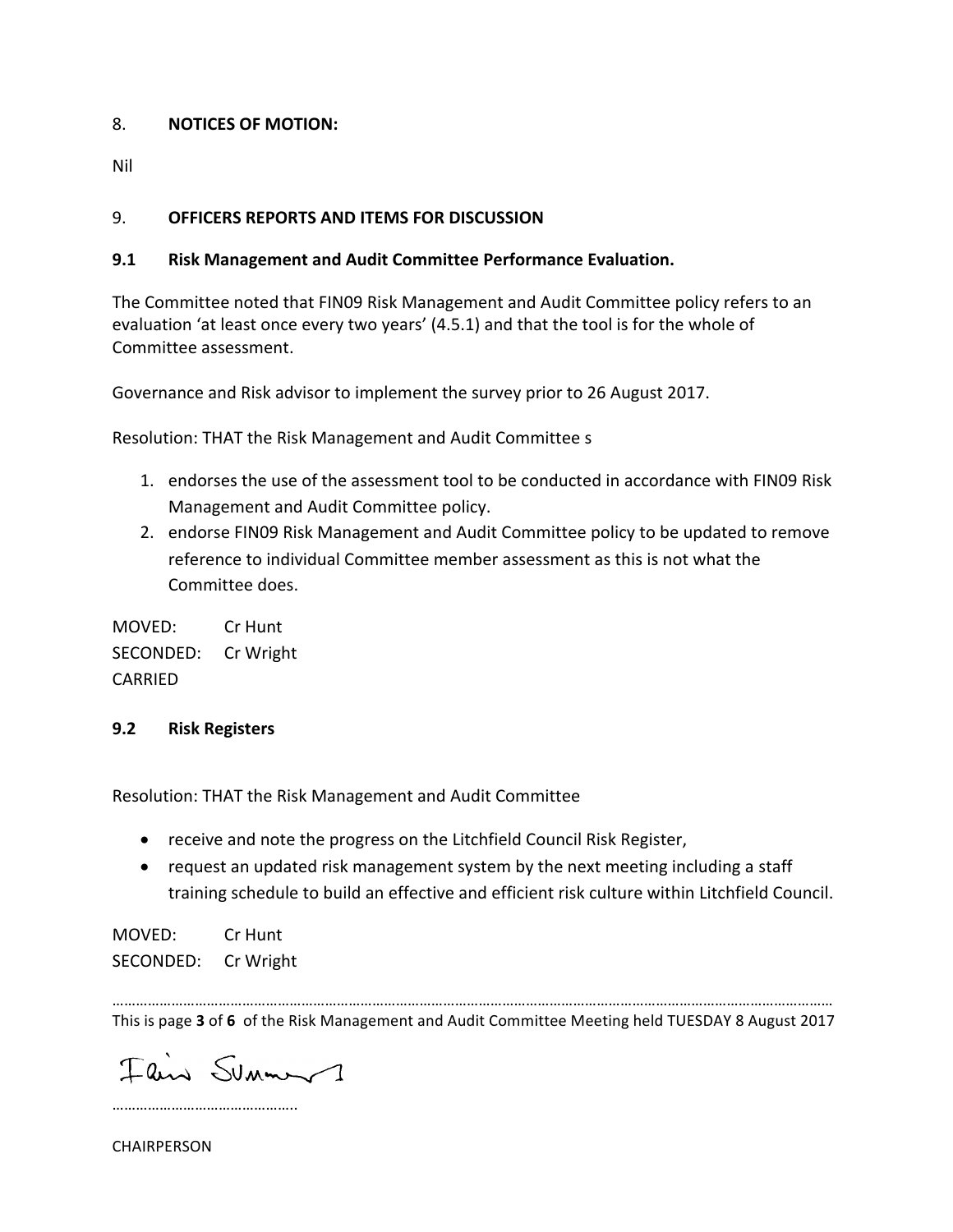#### CARRIED

#### **9.3 Records Management – Current State Process Report**

The Committee notes that the findings need to be linked to the risk register including a timeline for implementation of actions to be taken.

Action: Incorporate findings into the risk register and develop a full project plan for records management

Resolution: THAT the RMAC

- 1. note the Records Management–Current State Process Report, and
- 2. request the findings are incorporated into the risk register and a full project plan for records management is developed.

MOVED: Cr Wright SECONDED: Cr Hunt CARRIED

#### **10 OTHER BUSINESS**

#### **10.1 Interim Auditor letter**

The interim management letter was recently received by Council and was tabled at the meeting with a verbal response to the recommendations.

The Committee noted

- the time from the initial auditor visit in May to receiving the interim management letter in August 2017.
- The issues being addressed or that responses will be discussed with the auditors where there is a differing viewpoint.

Resolution: THAT the RMAC request that the management response to interim letter to be presented at next meeting.

MOVED: Cr Wright SECONDED: Cr Hunt

………………………………………………………………………………………………………………………………………………………………… This is page 4 of 6 of the Risk Management and Audit Committee Meeting held TUESDAY 8 August 2017

Flin Summ 1

…………………………………………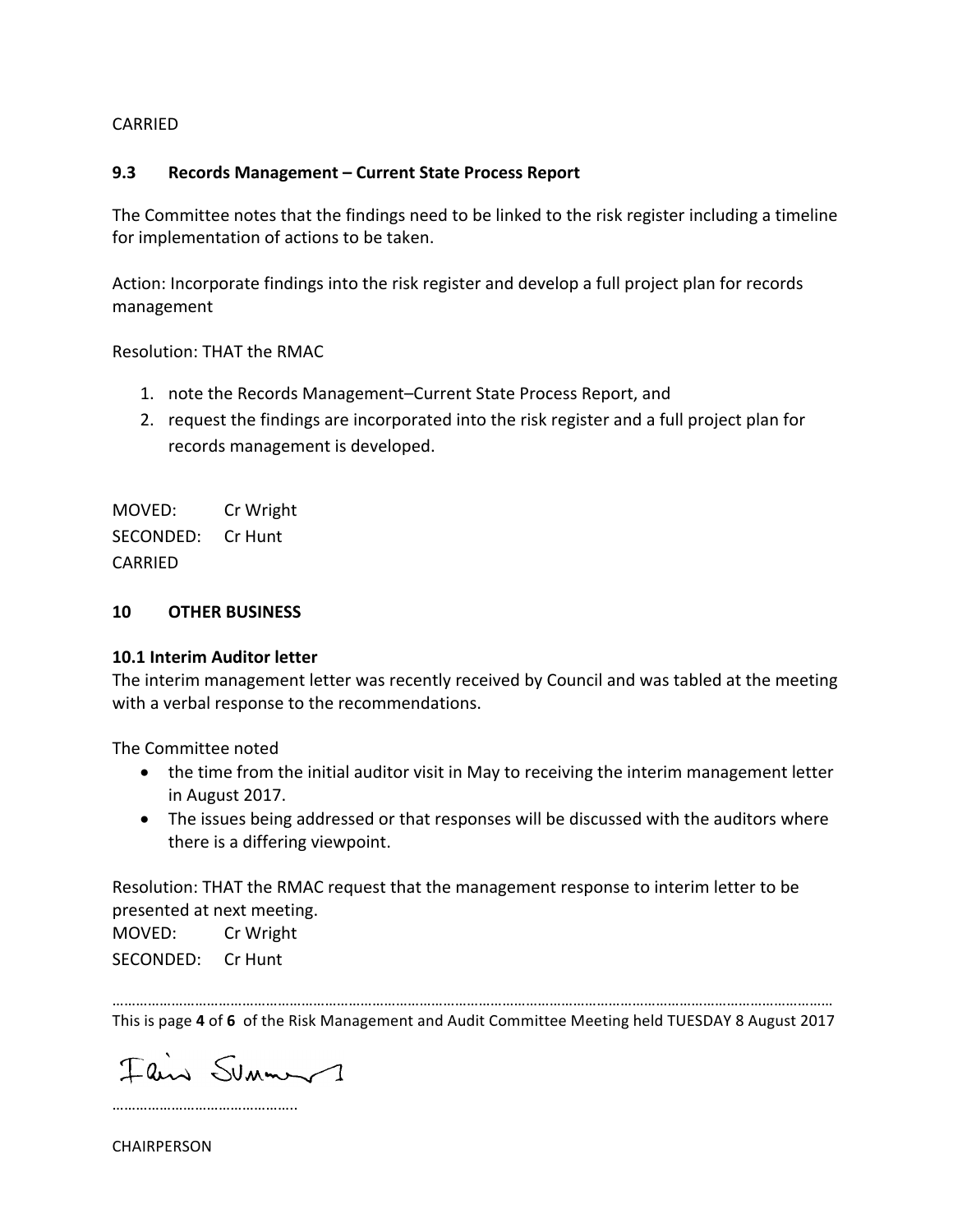#### CARRIED

#### **10.2 Audit Committee term of appointment**

The Committee noted term of appointment in the FIN09 Risk Management and Audit Committee policy and that the current timing for appointment of the independent chair is out of sync with FIN09 Risk Management and Audit Committee policy.

Resolution: THAT the RMAC recommend Council seek a further two-year appointment for the independent Chair to align with the FIN09 Risk Management and Audit Committee policy. MOVED: Cr Wright SECONDED: Cr Hunt CARRIED

#### **11 CONFIDENTIAL ITEMS**

THAT pursuant to Section 65 (2) of the Local Government Act and Regulation 8 of the Local Government (Administration) regulations the meeting be closed to the public to consider the following Confidential Items

#### **11.1 Confidential – Procurement Audit Report**

Regulation 8(c)(iv) Reason - information that would, if publicly disclosed, be likely to prejudice the interest of the council or some other person.

#### **11.2 Project Anthe Forensic Investigation**

Regulation  $8(c)(iv)$  Reason - information that would, if publicly disclosed, be likely to prejudice the interest of the council or some other person.

MOVED: Cr Wright SECONDED: Cr Hunt CARRIED

The meeting was closed to the public at 6pm

THAT pursuant to Section 65 (2) of the Local Government Act and Regulation 8 of the Local Government (Administration) Regulations the meeting be re-opened to the public.

………………………………………………………………………………………………………………………………………………………………… This is page 5 of 6 of the Risk Management and Audit Committee Meeting held TUESDAY 8 August 2017

Flin Summ 1

………………………………………